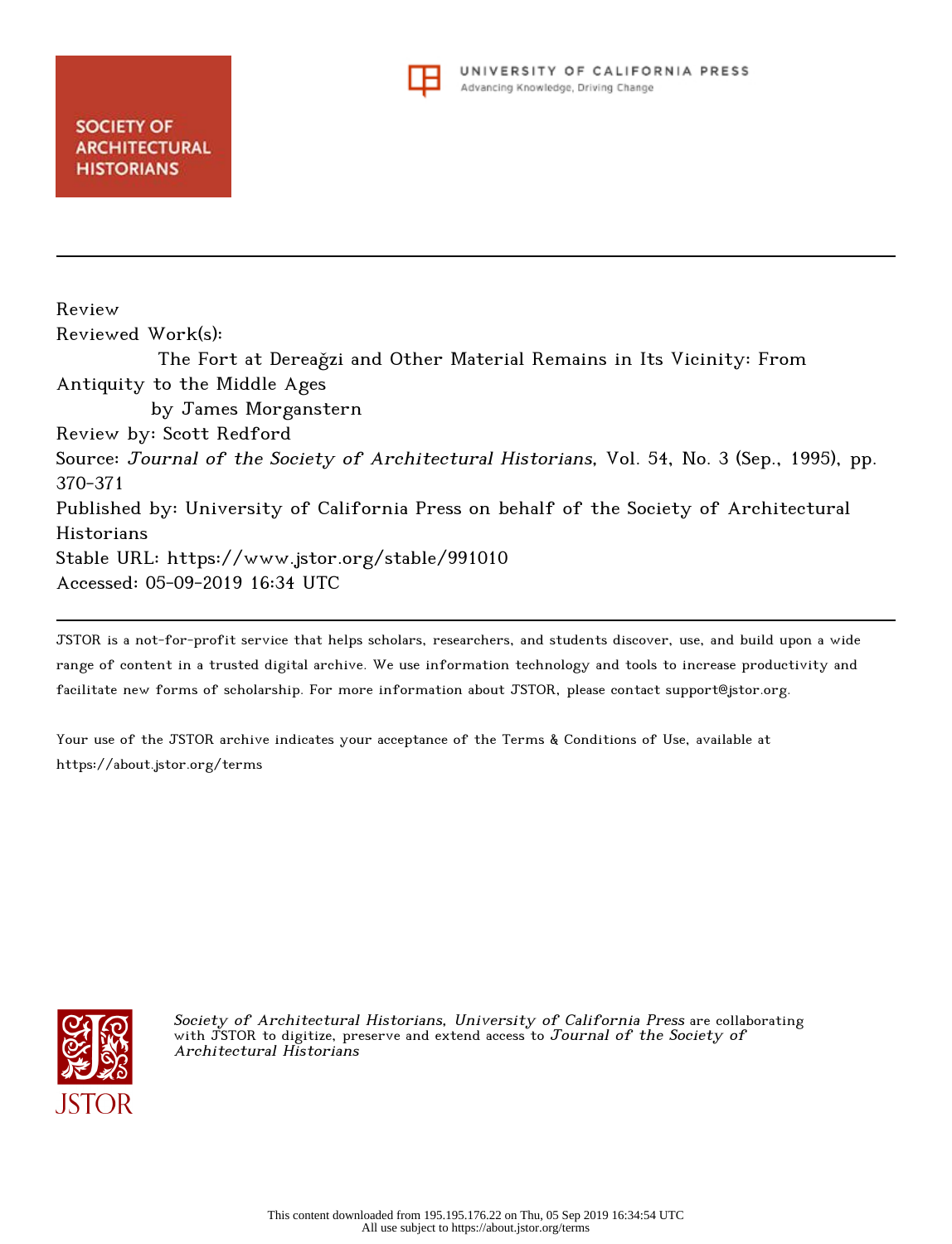correct that such overbuilding would result in energy savings, although rebuildings in residential compounds probably also re flected space limitations in the thickly settled area of the Copan river floodplain. How ever, it is unlikely that "energy savings" were the primary reason for rebuildings. More likely, rebuildings were placed above preexisting structures primarily because they marked the places of particularly im portant shrines whose location could not be altered. This is well attested at Copan, where earlier prototypes of the Main Ball court and Structure 22 underlie the latest buildings and were clear models for them. Even in the case of domestic structures, a desire to rebuild on "hallowed ground" played a role, as demonstrated in Patricia

 A. McAnany's book, Living with the Ances tors: Kinship and Kingship in Ancient Maya Society (1995).

 Abrams's efforts to document the en ergy expended on buildings at Copan is an attempt to demystify the Maya and to dem onstrate that to the extent that such build ings convey the message that their builders wielded great coercive power, that message may be highly untrustworthy. However, the differences in scale and quality among resi dential structures more likely do reflect the differential "authority" of their occupants. As his section "Stratification and the Role of Architecture" suggests, that authority was grounded in kinship and lineage obliga tions, administrative duties, and ritual re sponsibilities, with particular emphasis on

 the ritual role of the K'ul Ahau or Divine King.

 Abrams's book represents one of the most intensive, carefully documented, and successful efforts yet to interpret how the Maya constructed their sites based on anetic, or outsider's perspective. It is an important counterpoint to the work of scholars such as Linda Schele, David Freidel, Wendy Ash more, Clemency Coggins, William Fash, and others, whose studies emphasize why the Maya built environment took the form it did, based on the Maya's own worldview. Those interested in understanding ancient Maya architecture in its social and cultural context must consider both viewpoints.

> -Jeff Karl Kowalski Northern Illinois University

## FROM ANTIQUITY TO BAROQUE

## James Morganstern, ed. THE FORT AT DEREAĞZI AND OTHER MATERIAL REMAINS IN ITS VICINITY: FROM ANTIQUITY TO THE MIDDLE AGES

 German Archaeological Institute, Istanbul, Istanbuler Forschungen, vol. 40; Tiibingen: Ernst Wasmuth, 1993, xli + 181 pp., 67 illus. DM 78. ISBN 3-8030-17610.

 This volume is the companion to the edi tor's publication The Byzantine Church at Dereagzi and its Decoration (Istanbuler Mit teilungen Beiheft 29 [1983]). It is the final publication of four seasons of survey work at the site of Dereagzi in southwestern Turkey (historic Lycia) undertaken by a team of Americans and Europeans under the directorship of Professor Morganstern. The text is largely in English, with some sections in German.

 The volume begins with a historical survey of Lycia by Clive Foss. The main body of the text concerns the architecture of the fortress, which the authors conclude was erected in the first half of the fourth century B.C. and rebuilt sometime in the late ninth or early tenth century, in the Middle Byzantine period, contemporary with the construction of the impressive church that was the subject of the initial volume on Dereagzi. Next, a concise sec tion on the communication and water sys tem of the area, by David French, is fol lowed by Robert Bridges's presentation of the Lycian rock-cut tombs found there. Morganstern and others then take up re maining evidence of habitation, including ceramics, coins, and architectural remains north of the fortress.

 This volume is impressive in several regards. First, the quality of the photo graphs and drawings is very high: they are clear, precise, and consistent and docu ment well the points made in the text. Second, the authors are scrupulous not to force conclusions from the sometimes scrappy evidence of a survey, but utilize every means available, including epigra phy, numismatics, historical geography, car bon 14 dating, and a thorough reading of the sources, to arrive at their conclusions.

 Third and most important, theirs is a contextual approach. Scrupulous documen tation of all of the surviving surface material remains should be an aim of all architec tural and archaeological publications, but above all at Dereagzi. There the essential question for over a century has been one of context. What are the remains of a Middle Byzantine church, impressive for its size, plan, and decoration, doing in provincial Anatolia some fourteen miles from the church of St. Nicholas at Myra (present-day Demre)? Speculation on the date and func tion of the church at Dereagzi has occupied

 many Byzantine architectural historians over the years. After having concentrated on it in his first volume, Morganstern rightly con cluded that a full presentation of the sur rounding material remains was essential for an understanding of the history of occupa tion in the area.

 As a result, we have a thorough discus sion of the original Lycian fortress, includ ing a fragmentary relief found there, and a presentation of the Lycian rock-cut tombs that is a model of exposition and presenta tion. A Lycian inscription on one of the tombs is analyzed, and comparative mate rial from neighboring sites is presented by Bridges, Wolfgang Wurster, Jiirgen Borch hardt, and Giinter Neumann. Fragmentary remains of early Byzantine architectural sculpture from the fortress complement similar material presented in the first vol ume, but the main thrust of the Byzantine section is the Middle Byzantine period. Evidence from carbon 14 analysis of wall mortar, inscriptions, and building materi als and techniques lead Morganstern to argue for a Byzantine reoccupation and rebuilding of the Lycian fortress contempo rary with the building of the church.

 My one quibble with the presentation of the history of occupation at the site comes from the use of numismatic evidence. In my opinion, the integrity of an argument built on careful analysis of masonry, inscriptions, and other remains is partially sacrificed in